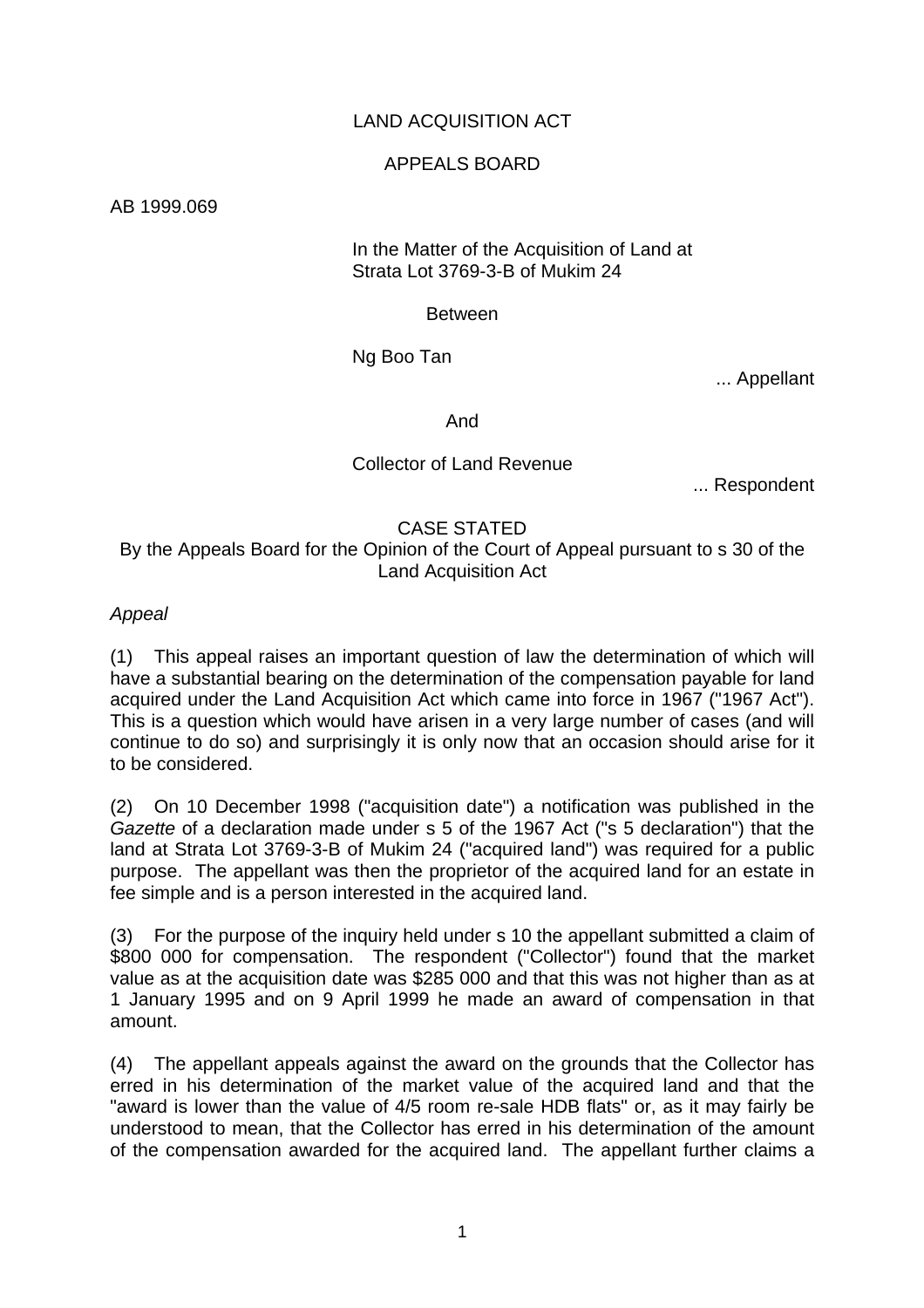sum for reasonable expenses incidental to a change of residence and compensation of \$488 000 in the aggregate.

(5) This Board has heard the appeal but has not given its decision yet and will do so or otherwise give directions for the further conduct of this appeal as shall be necessary or proper when the Case has been remitted to it with the Opinion of the Court of Appeal thereon.

# *Acquired Land*

(6) Elling Court was a residential development consisting of 15 walk-up flats in two blocks of 3 Storey buildings on land at Lot 3769 of Mukim 24. These buildings have since the acquisition date been demolished. Lot 3769 was a near rectangular plot of land at Upper Paya Lebar Road on its West side to the South of and close to its junction with Bartley Road as it was at the acquisition date. The site area of Lot 3769 was 1 681.5sm. One block comprising 6 flats ("front block") was constructed closer to Upper Paya Lebar Road and the other block an "L" shaped building comprising 9 flats ("rear block") was constructed further away to form an open space between the two blocks. Car parking facilities were available in the open space. The acquired land comprised a flat at 209D Upper Paya Lebar Road which was on the 2nd Storey of the rear block of Elling Court together with a 1/15 share of the common property on Lot 3769. The floor area of the flat was 109sm. The whole of Lot 3769 has also been acquired together with the acquired land.

(7) In his "recommended answers" to a series of questions put to the Land Transport Authority ("LTA") by the appellant Mr Quek Teck Beng of the LTA said in his letter of 29 November 2001 that:

(a) Road lines are drawn up to safeguard the need to provide road infrastructure to meet the future travel demand.

(b) LTA does not inform affected owners of the road proposals. It is only when the road project is implemented that LTA will initiate action with Singapore Land Authority (SLA) for the acquisition of the affected private land under the Land Acquisition Act. However, any land owner or member of the public can purchase a Road Line Plan [("RLP")] at any time.

(c) There are no statutory requirements related to the drawing up of the [RLPs]. [And]

(d) Changes to road proposals may arise if there are changes to land use/concept plan.

It follows from Mr Quek's answers that when a road line has been drawn it does not necessarily follow that the affected land will be acquired. Changes to road proposals may arise and new road lines may be drawn. It is only when the proposals are adopted and a road project is implemented or carried into effect that action will be taken to acquire the affected land under the 1967 Act. The owners of land affected by a road line will not know about it unless they obtain a RLP and the market may not know of the road line except through the RLP.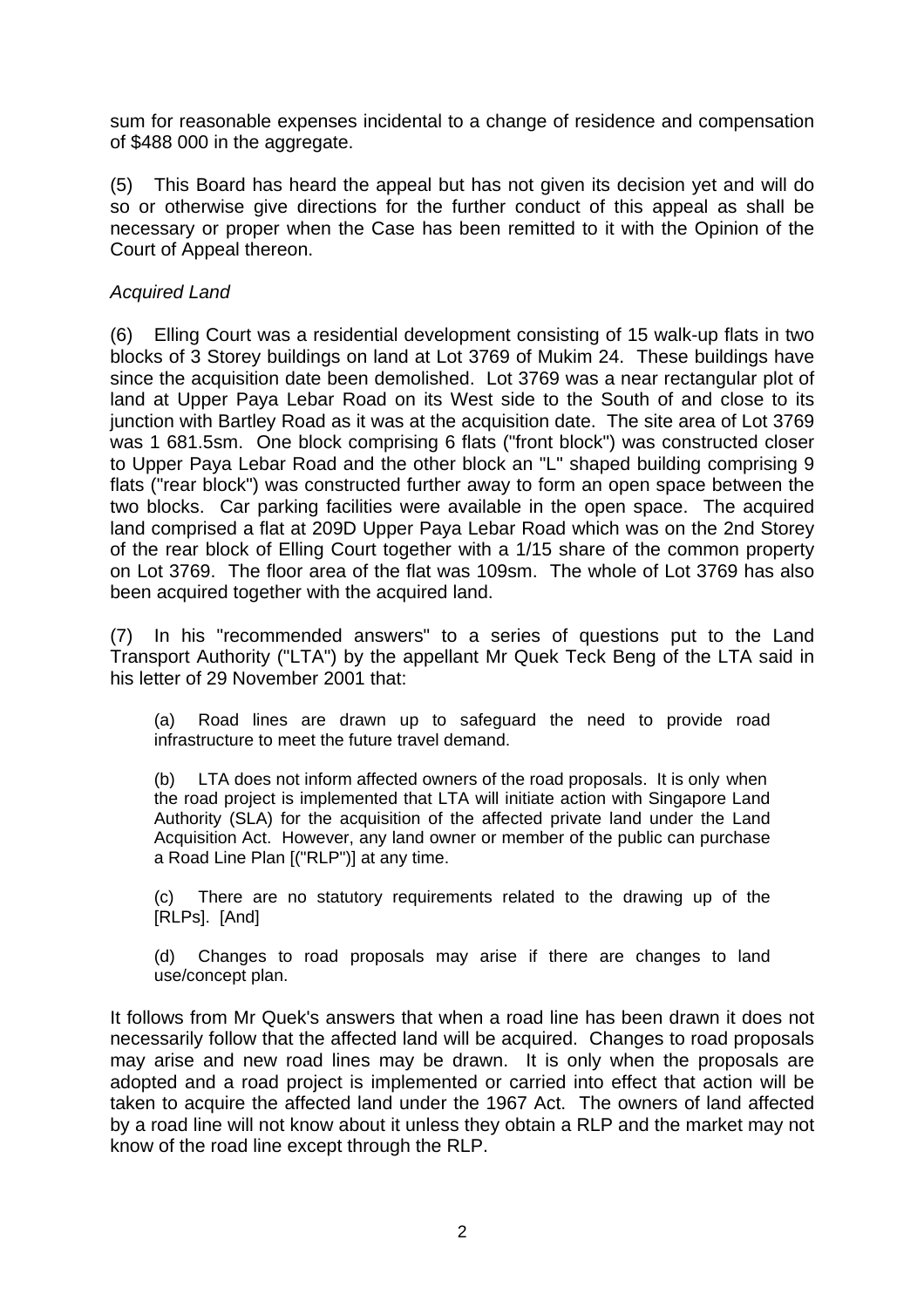(8) Mr Quek said that a RLP affecting Elling Court was first sold in December 1983. It would have shown a road line ("1983 road line") that affected the whole of the front block of Elling Court. The rear block (where the acquired land was) was not directly affected. The 1983 road line did not lead to any road project that was implemented. In 1985 another road line ("1985 road line") was drawn in its place but there is no evidence that a RLP showing the 1985 road line was ever sold. It would have affected a larger part of Lot 3769 but still would not have directly affected the rear block. In May 1995 the Development Guide Plan for Hougang was endorsed by the Minister and the road line for Upper Paya Lebar Road ("1995 road line") was redrawn. The RLP showing the effect of the 1995 road line on Elling Court was first sold in January 1996. The RLP would have shown a road line that affected not only the whole of the front block of Elling Court but also much of the rear block including the whole of the acquired land.

(9) In the RLP with the 1995 road line Upper Paya Lebar Road was to be widened. Its junction with Bartley Road was to be moved South so that the affected part of Lot 3769 would become part of the junction. When the detailed design for the road project was developed new road lines were drawn in 1998 ("1998 road lines"). They would have been drawn before the acquisition date and this Board finds accordingly. The 1998 road lines would result in the whole of Lot 3769 being well inside the proposed junction but there is no evidence that a RLP showing the 1998 road lines was ever sold. The s 5 declaration stated that the public purpose for which the acquired land (together with other plots of land) was required was the proposed Bartley Road extension to Tampenis Avenue 10. The plan referred to in the s 5 declaration is not before this Board but it would have shown the 1998 road lines. The extension would be from the proposed junction to the East of Upper Paya Lebar Road.

(10) On the evidence this Board finds that the use to which the acquired land was to be put whether as shown in the 1995 road line or in the 1998 road lines was substantially the same. There was a scheme which involved the use of the acquired land (together with Lot 3769 and other plots of land) for a public road. The road project was to be implemented and action was accordingly taken for the acquisition of the acquired land. The scheme as made known by the 1995 road line was in substance the same as the scheme for which the acquired land has been acquired and acquisition was an integral part of this scheme. This scheme has caused a loss in value of the acquired land.

## *Compensation*

(11) Section 33 of the 1967 Act provides:

(1) In determining the amount of compensation to be awarded for land acquired under this Act, the Board shall ... take into consideration the following matters and no others:

- (a) the market value
	- $(i)$  ...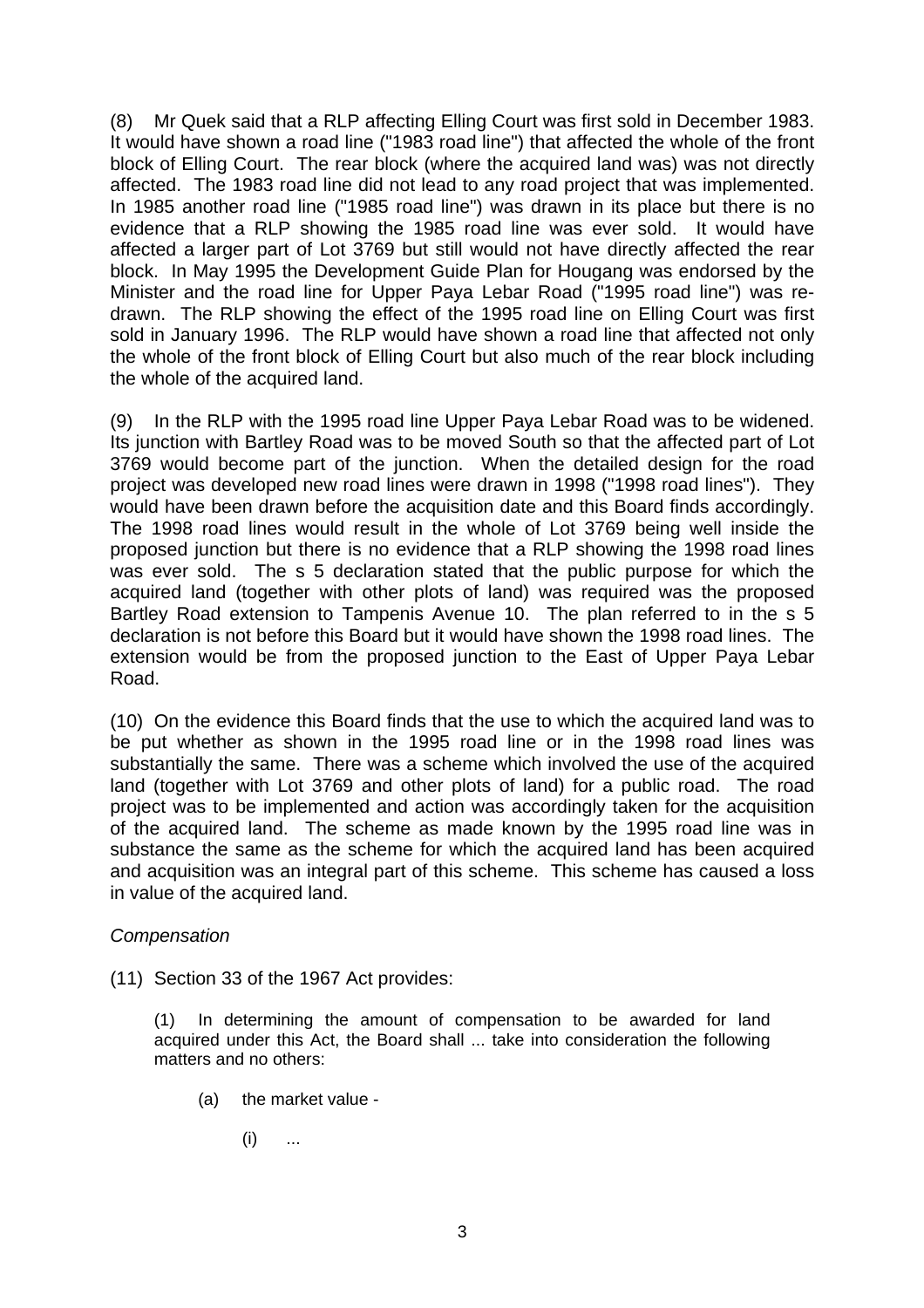(C) as at 1st January 1995 in respect of land acquired on or after 27th September 1995;

(ii) as at the date of publication of the notification under section 3(1) if the notification is, within 6 months from the date of its publication, followed by a declaration under section 5 in respect of the same land or part thereof; or

(iii) as at the date of publication of the declaration made under section 5,

whichever is the lowest

There is no evidence that any notification under s 3(1) ("s 3(1) notification") was published. The s 5 declaration was published on 10 December 1998 and it is common ground that the market value as at 10 December 1998 was the lowest. In this appeal this Board has to determine the amount of the compensation for the acquired land and for this purpose the market value as at 10 December 1998 and the other matters mentioned in s 33(1) and no other matters are to be taken into consideration. In particular the matters mentioned in s 34 are not to be taken into consideration.

### *Petition of Appeal*

(12) In para (e) of the amended petition of appeal the appellant says:

(5) The Collector has erred in law in using as comparables transactions of properties which were affected by road reserve lines at the time of those transactions.

(6) The Collector's award is lower than the value of 4/5 room re-sale HDB flats.

It is not disputed that "road reserve lines" is a reference to "road lines" referred to in Mr Quek's letter. The appellant's case is that the principle of law commonly referred to as the *Pointe Gourde* principle (in its operation in reverse) is part of the law of Singapore and accordingly the "valuation of the subject property must ignore any decrease in value owing to the drawing of road reserve lines by the LTA across the subject property". The Collector says that the principle is not part of the law of Singapore and he disagrees that the market value of the acquired land should be determined in the manner submitted by the appellant.

#### *Pointe Gourde Principle*

(13) In *Pointe Gourde Quarrying & Transport Co Ltd v Sub-Intendent of Crown Lands* [1947] 1 AC 565 (Privy Council on appeal from Trinidad and Tobago) Lord MacDermott said at p 572:

It is well settled that compensation for the compulsory acquisition of land cannot include an increase in value which is entirely due to the scheme underlying the acquisition.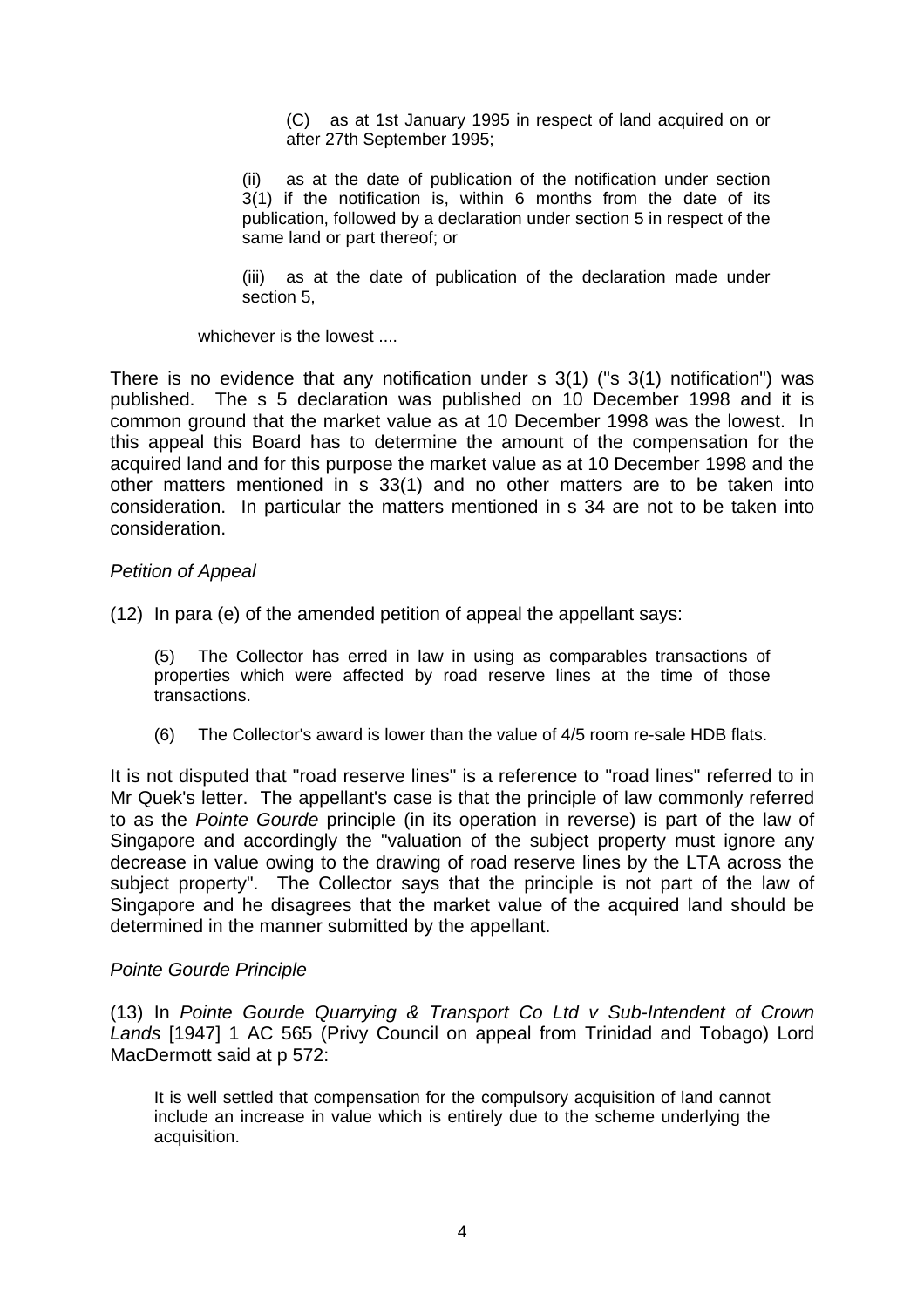He referred to *South Eastern Railway Co v London County Council* [1915] 2 Ch 252 where Eve J (in the court below) said at p 258:

... increase in value consequent on the execution of the undertaking for or in connection with which the purchase is made must be disregarded.

and to *Fraser & ors v City of Fraserville* [1917] AC 187 (Privy Council on appeal from Quebec) where Lord Buckmaster said at p 194:

... the value to be ascertained is the value to the seller of the property in its actual condition at the time of expropriation with all its existing advantages and with all its possibilities, excluding any advantage due to the carrying out of the scheme for which the property is compulsorily acquired....

In *South Eastern Railway Co* the question before the court concerned not the increase in value of the acquired land but the increase in value of the seller's other land which it retained and from which the acquired land was severed. In *Fraser* as also in *Pointe Gourde* the question concerned the increase in value of the acquired land.

### *Right to Compensation*

(14) The right to compensation for land compulsorily acquired is derived from statute. *Cripps on Compulsory Acquisition of Land* (1962) in relation to the law of England states at pp 698, 699:

The right and the nature of the right to purchase-money or compensation is derived from the Lands Clauses Acts, and what the [Land Compensation Act of 1961] gives to the owner compelled to sell is compensation: the right to be put, so far as money can do it, in the same position as if his land had not been taken from him.... This has often been described as compensation on the basis of the value of the lands to the owner.... The principle under the Lands Clauses Acts that the basis of compensation for land taken is the value to the owner as it existed at the date of the notice to treat is exemplified in the rule that the value of all potentialities to the owner must be included but as possibilities and not as realised in the hands of the purchaser, and that all restrictions on user and enjoyment must be taken into account subject to the possibility of their removal.

In England the right to compensation given to the owner by statute is the right to be put, so far as money can do it, in the same position as if his land had not been taken from him and the basis of compensation is the value of the land to the owner including the value of all potentialities to him.

## *Pointe Gourde Principle In Reverse*

(15) In *Melwood Units Pty Ltd v Commissioner of Main Roads* [1979] AC 426 (Privy Council on appeal from Queensland) Lord Russell of Killowen said at p 434:

... the landowner cannot claim compensation to the extent to which the value of his land is enhanced by the very scheme of which the resumption forms an integral part: that principle in their Lordships' opinion operates also in reverse. A resuming authority cannot by its project of resumption destroy the potential of the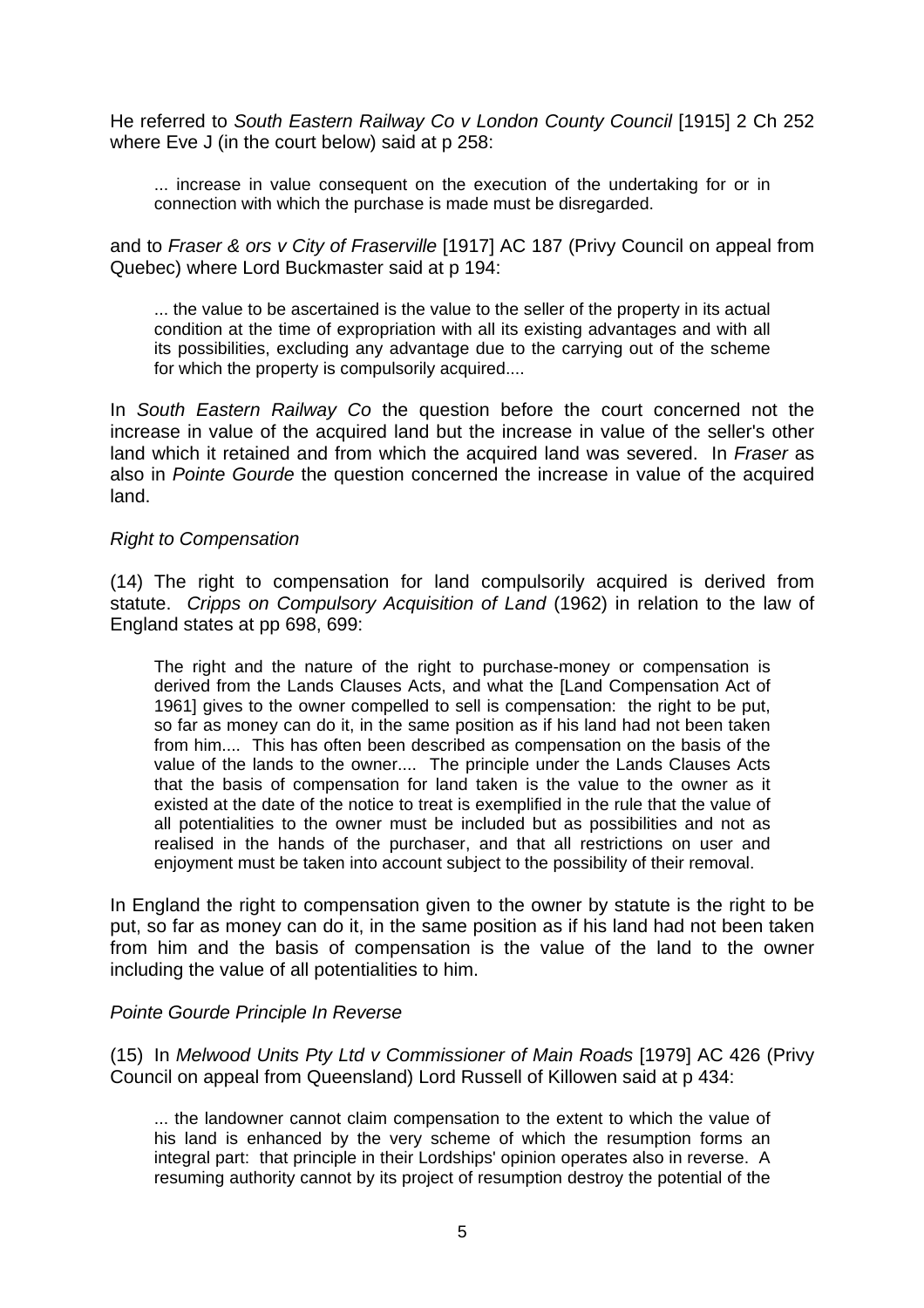whole 37 acres for development as a drive-in shopping centre, and then resume and sever on the basis that that destroyed potential had never existed.

In *Director of Buildings and Lands v Shun Fung Ironworks Ltd* [1995] 1 All ER 846 (Privy Council on appeal from Hong Kong) Lord Nicholls of Birkenhead said at pp 861,862:

A landowner cannot claim compensation to the extent that the value of his land is increased by the very scheme of which the resumption forms an integral part. That principle applies also in reverse. A loss in value attributable to the scheme is not to enure to the detriment of a claimant: see *Melwood Units Pty Ltd v Commissioner of Main Roads*.... The underlying reasoning is that if the landowner is to be fairly compensated, scheme losses should attract compensation but scheme gains should not.

The owner would not, so it may be said, be fairly compensated if the potentialities are destroyed by the scheme of the acquiring authority before acquisition begins unless the scheme losses are compensated for.

(16) The basis of compensation is the value of the land. It is the value at the relevant date that has to be determined and as a matter of valuation excluding any increase in the value "due entirely to the scheme underlying the acquisition" (as in *Pointe Gourde*) or "consequent on the execution of the undertaking for or in connection with which the purchase is made" (as in *South Eastern Railway Co*) or any advantage "due to the carrying out of the scheme for which the property is compulsorily acquired" (as in *Fraser*) is really quite unremarkable. The *Pointe Gourde* principle itself has drawn some harsh criticism from those in the valuation profession. See Baum & Sams, *Statutory Valuations* (3rd Ed, 1997) at p 154 *et seq*; Johnson, Davies & Shapiro, *Modern Methods of Valuation* (9th Ed, 2000) at p 531. These exclusions must be distinguished though from the "potentialities to the owner" if there are any and which must be included "but as possibilities and not as realised in the hands of the purchaser".

(17) The *Pointe Gourde* principle in reverse stands on a different footing. The underlying reasoning as Lord Nicholls said in *Shun Fung Ironworks* is that scheme losses should attract compensation *if the landowner is to be fairly compensated.* The principle impacts the compensation itself. Scheme losses are compensated for so that the landowner may be put, so far as money can do it, in the same position as if his land had not been taken from him. The principle is not concerned with how the market value is to be determined but if there is a scheme loss the measure of this loss may be the difference between the value of the land determined in the ordinary way having regard to the statutory provisions and limitations if any and the value determined in the same way but excluding the underlying scheme.

## *Application of Common Law of England*

(18) Section 3 of the Application of English Law Act provides:

(1) The common law of England (including the principles and rules of equity), so far as it was part of the law of Singapore immediately before 12th November 1993, shall continue to be part of the law of Singapore.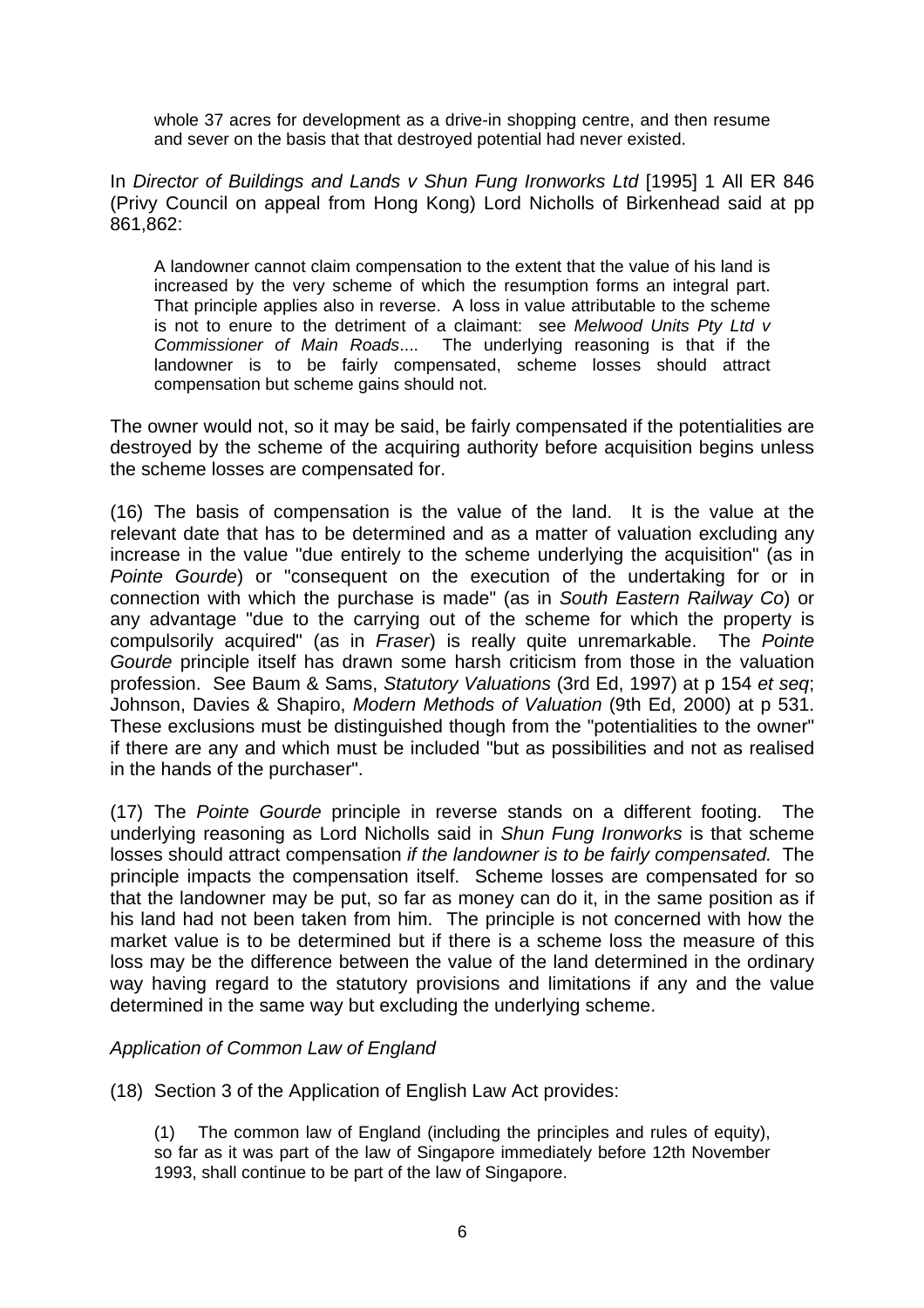(2) The common law shall continue to be in force in Singapore, as provided in subsection (1), so far as it is applicable to the circumstances of Singapore and its inhabitants and subject to such modifications as those circumstances may require.

The *Pointe Gourde* principle and the principle in reverse as applied in *Melwood Units* and *Shun Fung Ironworks* are derived from decisions on the construction of the relevant statutory provisions and in that sense they are part of the common law of England. What has to be considered first is whether they were part of the law of Singapore immediately before 12 November 1993 having regard to the provisions of the 1967 Act and of the earlier legislation relating to compulsory acquisition of land.

(19) In *Chew Ming Teck v Collector of Land Revenue & anor* [1988] SLR 118 (Court of Appeal); [1991] SLR 8 (Privy Council) the Collector awarded compensation of about \$550 000 for the acquired land and apportioned it among three persons interested who were the freehold reversioner, one of the respondents as lessee, and the appellant as sub-lessee. The appellant's share (as well as that of the freehold reversioner) was the nominal sum of \$1 and he appealed against the award as to the apportionment. It does not appear from the reports whether he also appealed as to the amount of the compensation for the acquired land.

(20) The appellant was entitled to a redevelopment sub-lease and on completion of the redevelopment of the acquired land he would be entitled to the profits. He applied for planning permission to carry out his proposed redevelopment but this was refused on the ground that the site was affected by a redevelopment scheme for the area. Subsequently the land was acquired for a public purpose namely "urban redevelopment". The redevelopment scheme for the area was the scheme underlying the acquisition.

(21) Before the Court of Appeal on a case stated by the Board the appellant submitted that the Collector had taken into account certain matters which he said were errors of fact and law including para (a) that planning permission for redevelopment had been refused when his case was that, but for the acquisition, planning permission would have been granted. Chan Sek Keong J (as he then was) (delivering the opinion of the Court of Appeal) said at p 126:

The principle of law that is involved in the submission based on para (a) is that the land must be valued for compensation leaving out of account any effect on value, either up or down, of the acquisition itself or the scheme underlying it: see *Pointe Gourde Quarrying v Sub-Intendent of Crown Lands* ... and *Melwood Units v Commissioner of Main Roads*.... This principle, counsel for the appellant submits, also applies to both the valuation of the land as well as the apportionment, ie the appellant's interest in the land must be valued by leaving out of account any effect on the value of the compulsory acquisition. Counsel for the respondents concedes this point....

The respondents were the Collector and the lessee and they as well as the appellant were all represented by English leading counsel.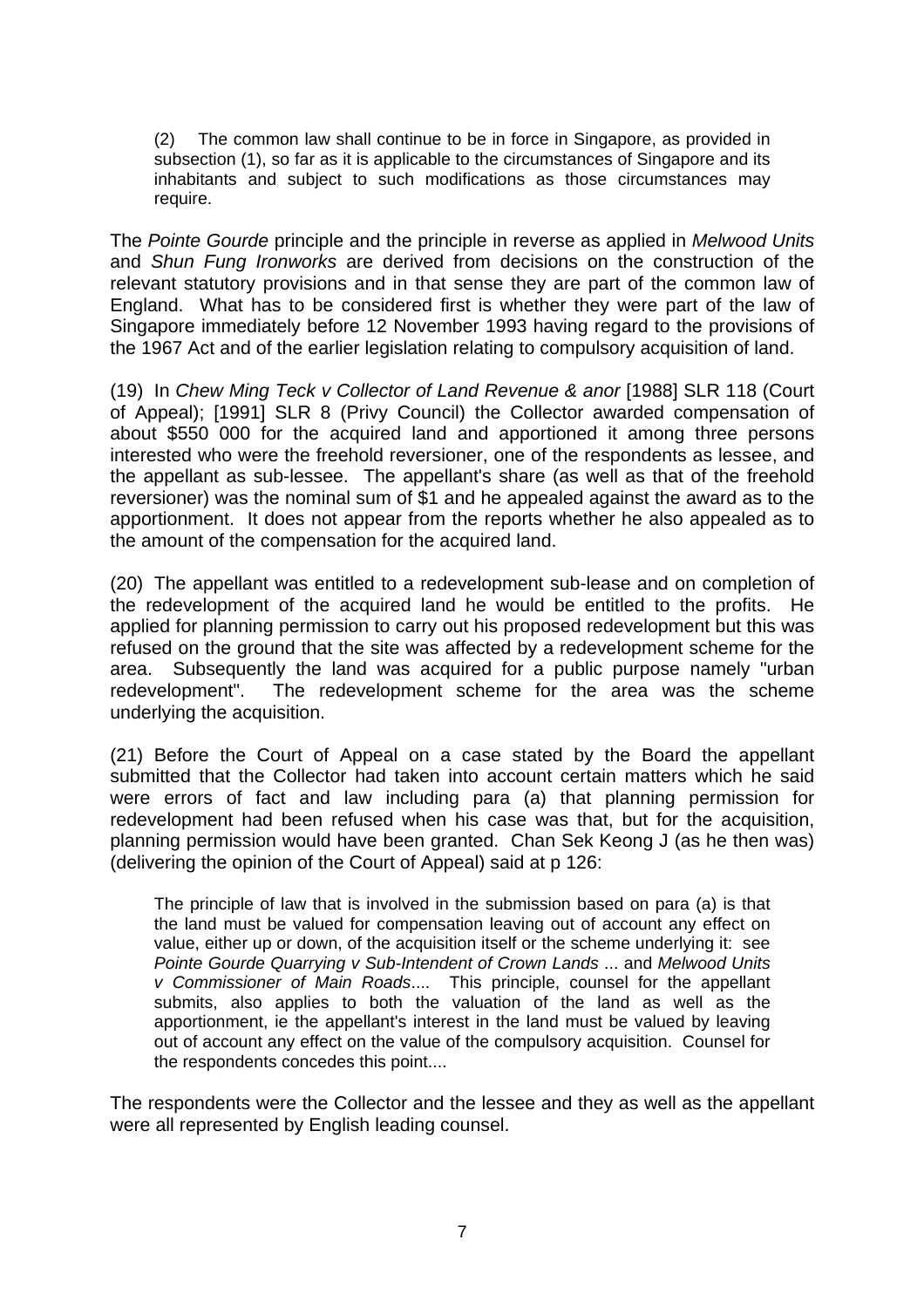(22) Mr Hwang of counsel for the appellant submitted that the Court of Appeal in *Chew Ming Teck* accepted that the *Pointe Gourde* principle (including the principle in reverse) was part of the law of Singapore. He said that the court must have included the principle as part of a necessary step to reach its conclusion. He referred to *R (Khadhim) v Brent London Borough Council Housing Benefit Review Board* [2001] QB 955.

(23) This Board is unable to agree. In *Brent Housing Board* Buxton LJ (delivering the judgment of the Court of Appeal) said at para 16:

While there has been much academic discussion of the proper way of determining the ratio of a case, we find the clearest and most persuasive guidance, at least in a case such as the present where one is dealing with a single judgment, to be that of Professor Cross in *Cross & Harris, Precedent in English Law*, 4th ed (1991), p 72: "The ratio decidendi of a case is any rule of law expressly or impliedly treated by the judge as a necessary step in reaching his conclusion, having regard to the line of reasoning adopted by him."

and at para 33:

... there is a principle stated in general terms that a subsequent court is not bound by a proposition of law assumed by an earlier court that was not the subject of argument before or consideration by that court.

and at para 38:

... there may of course be cases, perhaps many cases, where a point has not been the subject of argument, but scrutiny of the judgment indicates that the court's acceptance of the point went beyond mere assumption. Very little is likely to be required to draw that latter conclusion: because a later court will start from the position, encouraged by judicial comity, that its predecessor did indeed address all the matters essential for its decision.

(24) In *Chew Ming Teck* counsel for the appellant contended that when valuing the appellant's interest the Collector had assumed that planning permission had been refused. It was refused and this was not disputed but it was refused because of the redevelopment scheme for the area and acquisition was an integral part of this scheme. If the *Pointe Gourde* principle in reverse applied then in determining the amount of the compensation for the land (and not the interest of the appellant only) the redevelopment scheme underlying the acquisition should not be taken into account and the refusal of planning permission also should not be taken into account. If this was right then the loss attributable to the refusal of planning permission would have attracted compensation and the amount of the compensation for the land and the appellant's interest would have reflected the market value determined on the basis that the refusal of planning permission was excluded.

(25) In the event the court did not have to address this part of the appellant's case. The appellant claimed loss of profits as the measure of the scheme loss and the court found that he had failed to make good his claim. The court further found that the refusal of planning permission had not influenced the Collector in his valuation of the appellant's interest. See at pp 126,127. At p 127 Chan J said: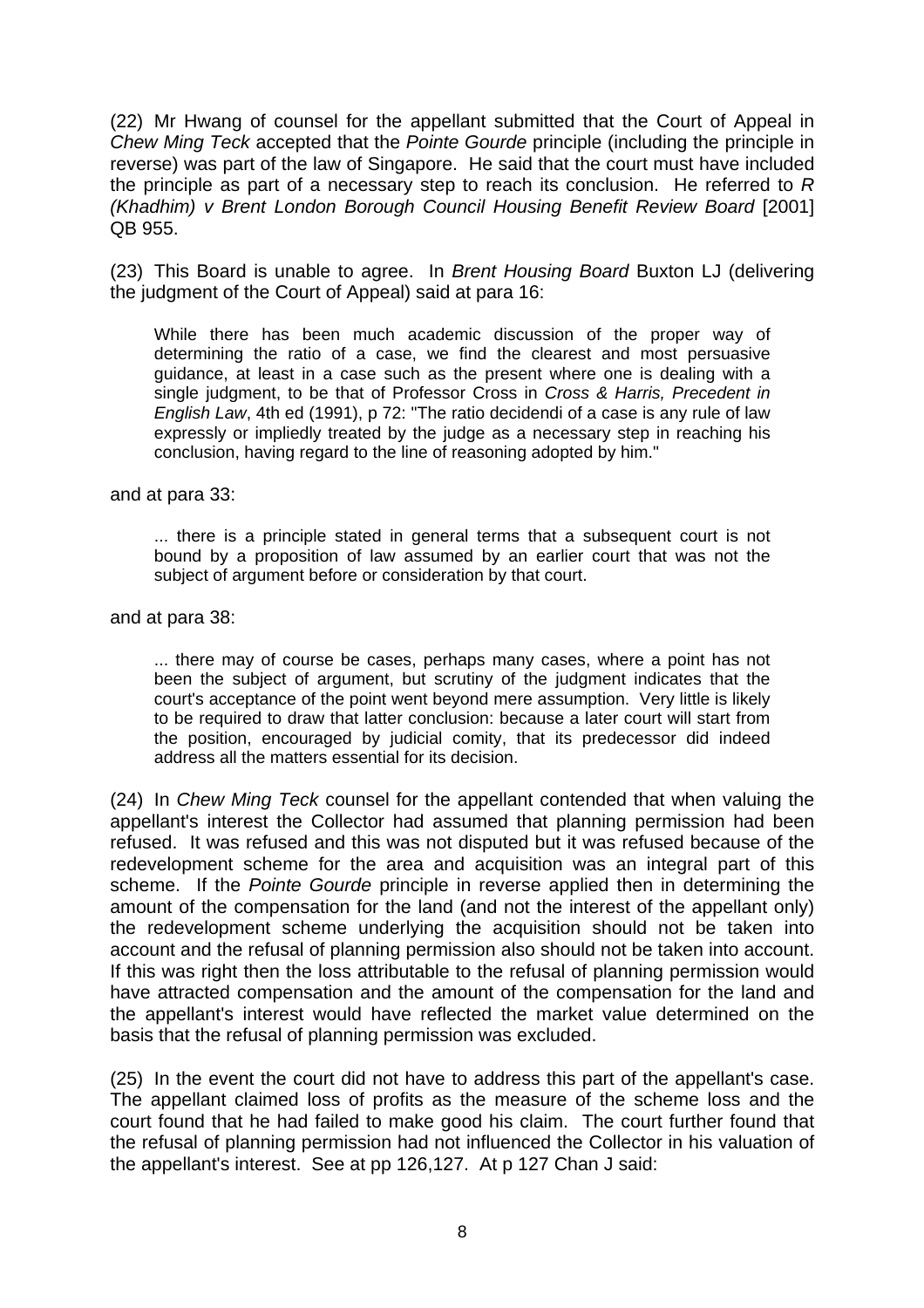... when the Collector decided that the interest of the appellant in the land was 'nil' and for which he apportioned a nominal sum of \$1, he did not allow the refusal of planning permission to influence his valuation, either up or down.

The Collector carried out the valuation without taking into account the refusal of planning permission as the court found and there was no scheme loss.

(26) With respect it seems clear that whether the *Pointe Gourde* principle in reverse was or was not part of the law of Singapore was not a matter that was essential for the court's decision. It was not treated by the court as a necessary step in reaching its conclusion. It is not even clear that the court had accepted the point. It does not appear to have been the subject of any argument before the court. In the passage of the opinion cited it appears that the court was merely stating the appellant's case and not saying that it accepted the principle of law referred to or that it was part of the law of Singapore. The decision of the Board affirming the Collector's apportionment of the compensation was affirmed by the Court of Appeal but the appeal to the Privy Council was allowed and the matter was remitted to the Board. The *Pointe Gourde* principle in reverse was not considered nor was it necessary to do so in the conclusions the Privy Council had reached.

(27) Apart from *Chew Ming Teck* there are no authorities which have any bearing on the applicability of the *Pointe Gourde* principle or the principle in reverse to Singapore. It appears that the point as to the applicability of the principle in reverse has not been decided but in the event that this Board is wrong and that the court in *Chew Ming Teck* did accept the point then as this Board is not a court much less will be required than what Buxton LJ said was likely to be required to draw the conclusion that the acceptance of the point made by counsel went beyond mere assumption.

(28) Before leaving this point reference may be made to the Lahore (India) case of *Muhammad Ismail and ors v Secretary of State* AIR 1936 Lah 599 cited in Aggarwala, *Compulsory Acquisition Of Land In India* (7th Ed 1999 Rep) where Bhide J said at p 600:

The market value of the land in this case must, I think, be considered apart from the effect thereon, if any, of the expected acquisition by the Government. Although possession had been taken in 1925, there could be no certainty about the acquisition until the necessary notifications under the Act had issued and there is no evidence to show what effect, if any, the possibility of acquisition had on the market. It seems, moreover, obviously unfair that the Government should be able to reduce the compensation payable for compulsory acquisition by merely announcing in advance its intention of acquiring a piece of land and thus throwing a 'cloud' on its market price, before issuing notifications required by the Act.

The scheme under the Indian legislation is in many respects similar to that under the 1967 Act of Singapore but the market value to be taken into consideration is that as at the date of publication of the notification under s 4(1) (s 3(1) notification under the 1967 Act) with no alternative dates and there is no provision to limit the market value equivalent to s 33(5)(e) of the 1967 Act to which further reference will later be made.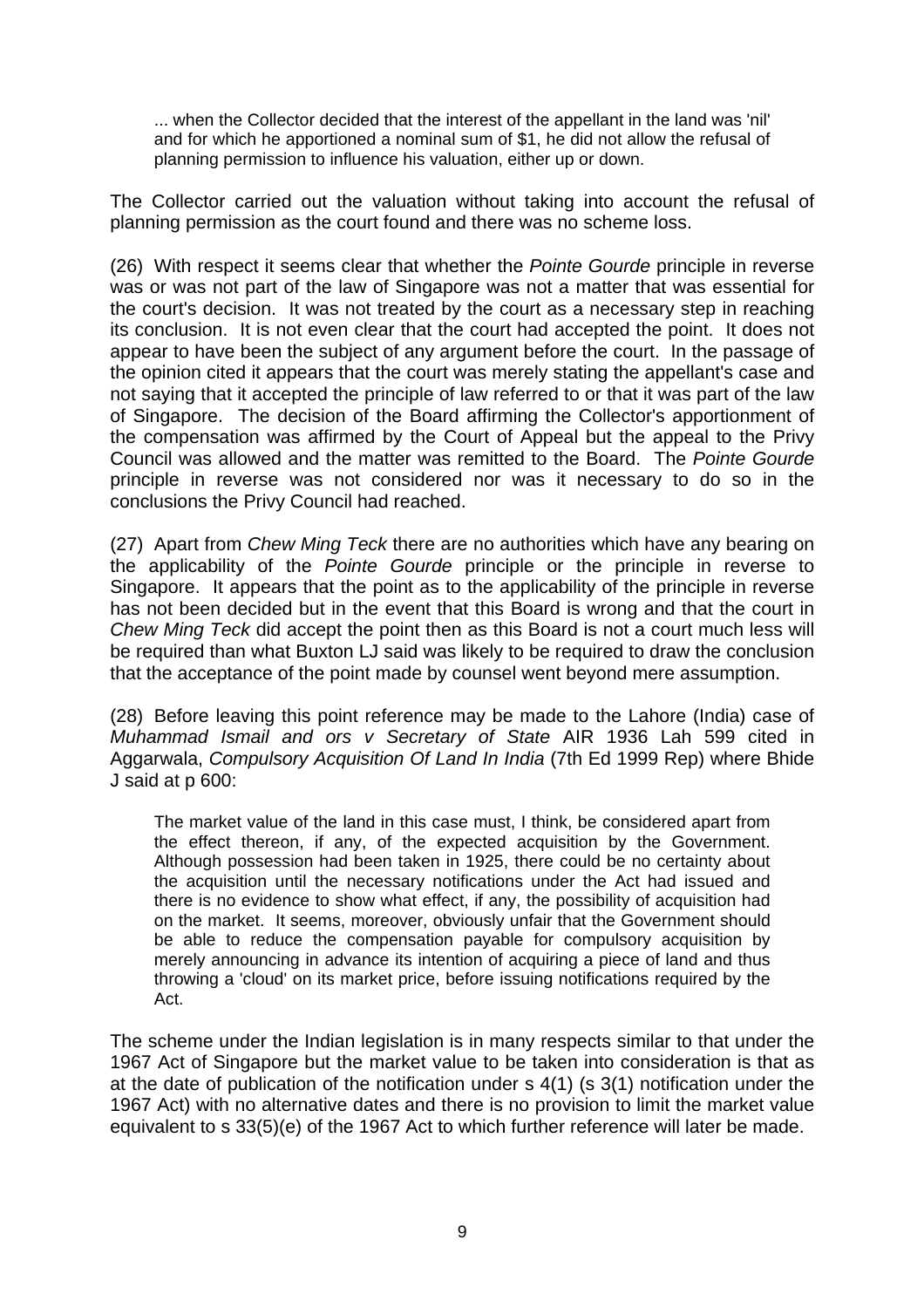(29) In *Muhammad Ismail* possession had been taken by the Government in 1925 as observed by the learned judge but it was not until August 1933 that the s 4(1) notification was published. Bhide J founded his decision on the determination of the *market value* but with respect this must be difficult to reconcile with his later statement that a cloud had been thrown on the market price. No authorities were referred to. It may have been a bold decision in a hard case to prevent an injustice arising out of an abuse of the powers of taking possession some 8 years before acquisition. This Board finds itself unable to derive any assistance from *Muhammad Ismail*. No other authorities are referred to in Aggarwala (*op cit*) touching on the *Pointe Gourde* principle in reverse.

#### *Scheme Loss & Market Value 1857 Act*

(30) Compulsory acquisition of land for a public purpose in Singapore has a long history going back to 1857 with the passing by the then Legislative Council of India in that year of Act VI of 1857 or an Act for the acquisition of land for public purposes ("1857 Act"). The preamble to the Act stated:

Whereas it is expedient to make better provision for the acquisition of land needed for public purposes within the territories in the possession and under the Government of the East India Company, and for the determination of the amount of the compensation to be made for the same....

The territories referred to when the 1857 Act was passed included Singapore.

(31) Acquisition under the 1857 Act began with a declaration that the land was required to be taken for a public purpose. A public officer would then inquire into the "value of the land and the amount of compensation to be awarded". Provision was made for reference to arbitration in the event of any dispute as to the amount of the compensation and other matters. s 24 provided that "the amount of compensation shall include any damage which may be sustained by any of the persons interested therein in respect of any adjoining land held therewith". Apart from this the 1857 Act was silent as to the determination of the value of the land or the amount of the compensation. It was silent as to the treatment of any appreciation or depreciation in value attributable to the public purpose for which the land was required to be taken or the declaration that the land was required to be taken or any scheme involving the acquisition of the land.

## *1890 Ordinance*

(32) The 1857 Act was repealed in 1890 by the Acquisition of Land for Public Purposes Ordinance ("1890 Ordinance") passed by the then Legislative Council of the Straits Settlements that year. The preamble stated:

Whereas it is expedient to consolidate and amend the law for the acquisition of land needed for public purposes and for companies and for determining the amount of compensation to be made on account of such acquisition....

Section 4(1) provided: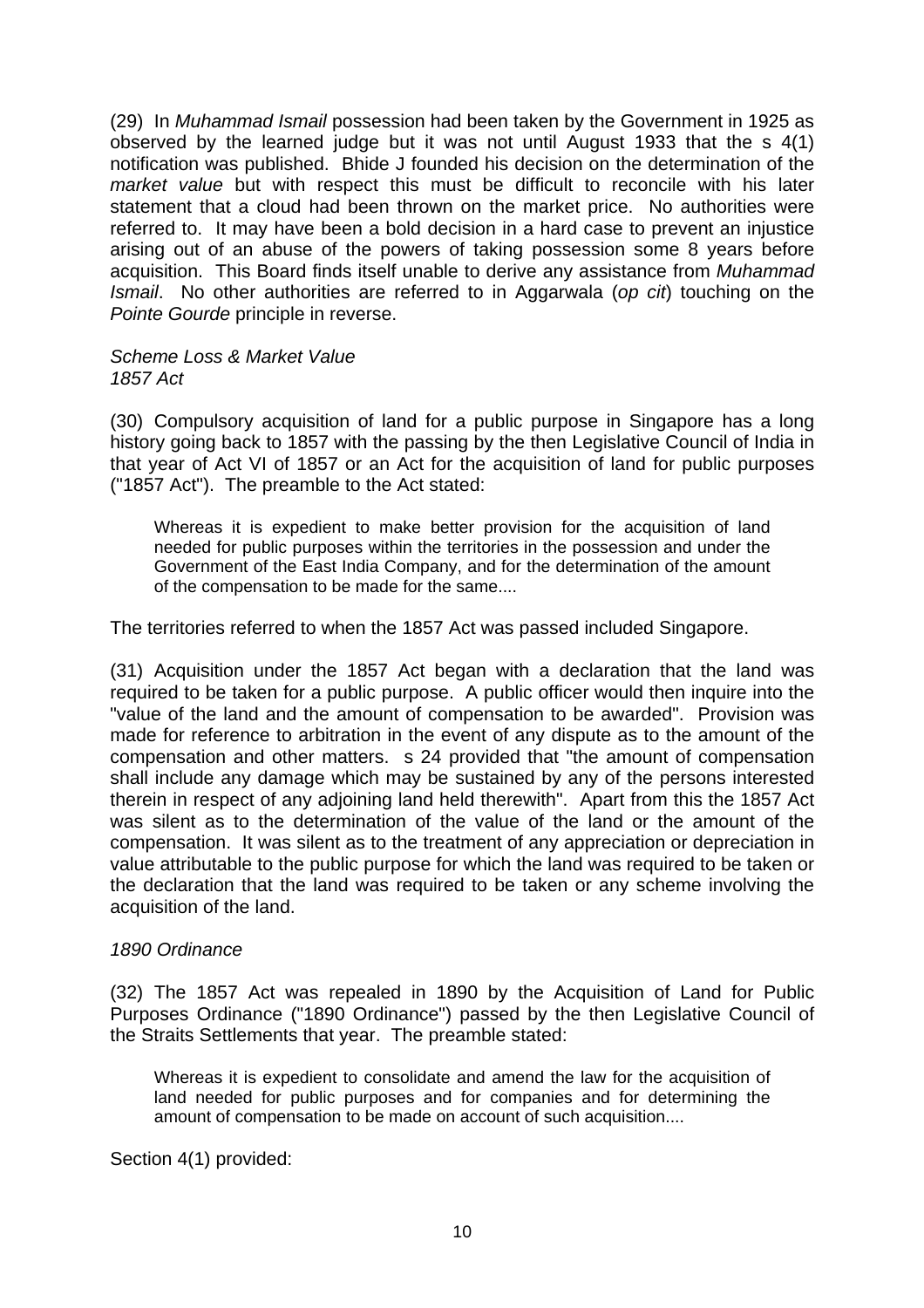Whenever it appears to the Governor in Council that land in any locality is likely to be needed for any public purpose a notification to that effect shall be published in the *Gazette*....

and s 6 provided:

(1) ... whenever it appears to the Governor in Council that any particular land is needed for a public purpose or for a company a declaration shall be made to that effect....

Sections 4(1) and 6 are in *pari materia* with ss 3(1) and 5 of the 1967 Act (substituting "the President" for "the Governor in Council") and every acquisition of land under the 1890 Ordinance began as it begins under the 1967 Act today with the declaration under s 6 (s 5 of the 1967 Act).

(33) Section 23 of the 1890 Ordinance provided:

The amount of compensation to be awarded for land acquired under this Ordinance shall be made up of the following particulars:-

 (a) the market value at the date of the declaration made under section 6 ....

Para (a) of s 23 was amended in 1902 to read:

the market value at the date of the publication of the notification under section 4(1) if such notification shall within 6 months from the date thereof be followed by a declaration under section 6 in respect of the same land or in other cases the market value at the date of the declaration made under section 6.

The 1890 Ordinance introduced as the primary basis of compensation the market value of the acquired land at a specified date. The components of the compensation included three other "particulars" of losses suffered and expenses incurred. Para (b) referred to damage for severance; para (c) referred to damage for injurious affection; and para (d) referred to reasonable expenses of a change of residence or place of business. Losses suffered and expenses incurred formed the secondary basis. All these "particulars" of the compensation have been substantially retained in successive re-enactments of the law.

(34) Section 24 of the 1890 Ordinance provided:

In determining the amount of compensation to be awarded for land acquired under this Ordinance the particulars following shall not nor shall any of them be taken into consideration -

...

(d) any damage which after the time of awarding compensation is likely to be caused by or in consequence of the use to which the land acquired will be put;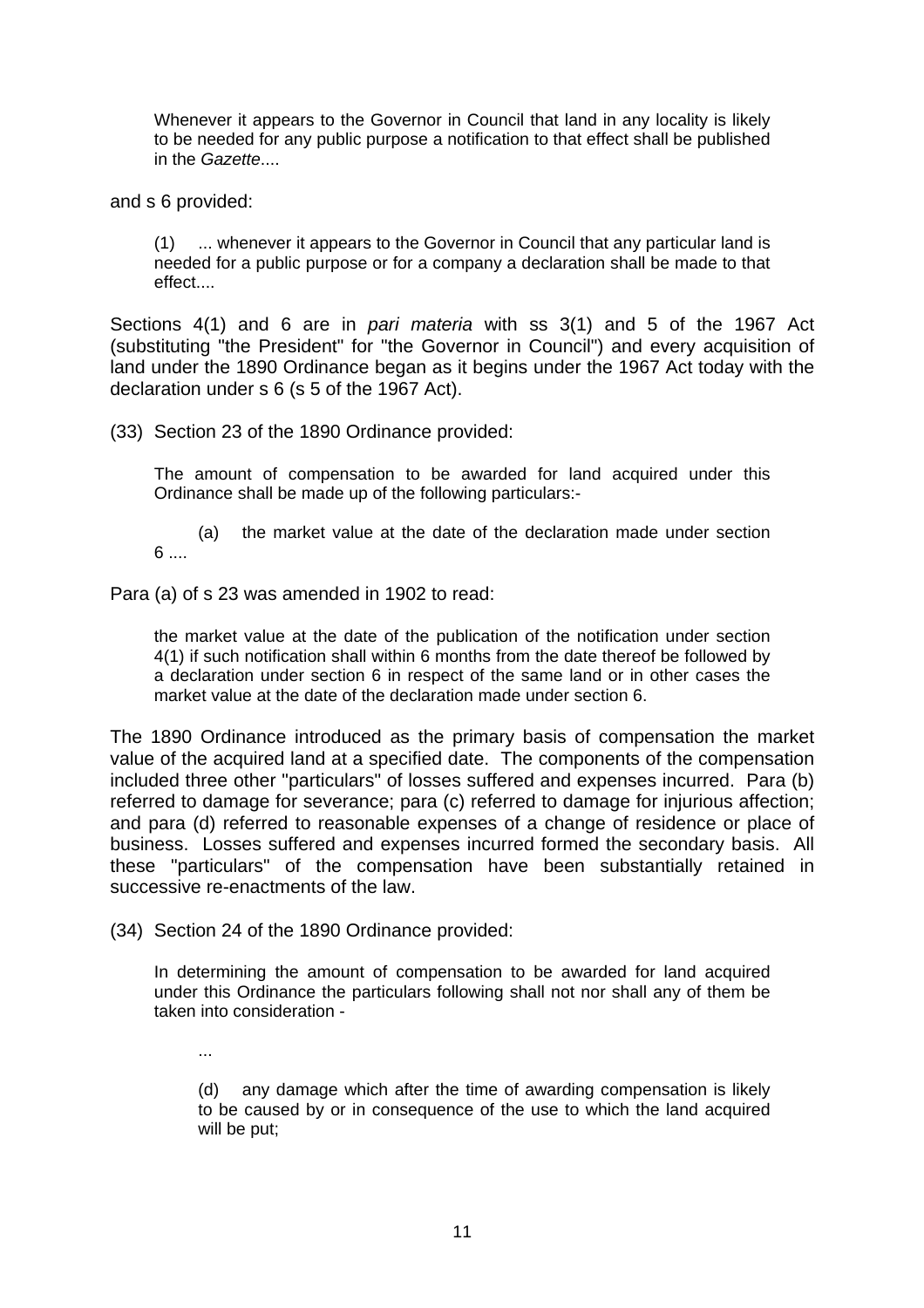(e) any increase to the value of the land acquired likely to accrue from the use to which it will be put when acquired;

(f) any increase to the value of the other land of the person interested likely to accrue from the use to which the land acquired will be put ....

The other "particulars" were para (a): urgency leading to acquisition; para (b): disinclination of person interested to part with the land; para (c): damage without cause of action; and para (g): certain improvements. All these "particulars" with an amendment to para (d) have also been substantially retained in successive reenactments of the law.

(35) Para (e) of s 24 of the 1890 Ordinance referred to an increase in value of the kind with which *Fraser* and *Pointe Gourde* were both concerned and para (f) referred to an increase in value of the kind with which *South Eastern Railway Co* was concerned. The legislature in 1890 appears to have recognised the distinction and to have made separate provision for them long before these cases came to be decided. More importantly the legislature has made specific provision for the "particulars" which make up the compensation and the "particulars" which shall not be taken into consideration and it appears to have intended that ss 23 and 24 would provide a code for the determination of compensation for land acquired under the 1890 Ordinance. This was a substantial departure from the position under the 1857 Act.

### *1920 Ordinance*

...

(36) The law relating to the acquisition of land was amended by the Land Acquisition Ordinance of 1920 ("1920 Ordinance") which repealed the 1890 Ordinance and reenacted ss 23 and 24 of the 1890 Ordinance as ss 25 and 26 of the 1920 Ordinance. There was one significant change. Para (f) of s 24 of the 1890 Ordinance (increase in value to other land) which was one of the "particulars" not to be taken into consideration was re-enacted as para (b) of s 25 of the 1920 Ordinance as one of the matters to be taken into consideration in determining the compensation. The result was to provide for what is in reality a set-off for such increase in value.

(37) Another significant change was an amendment of "after the time of awarding compensation" to "after the date of the publication of the declaration under section 5" in para (d) of s 24 of the 1890 Ordinance and its re-enactment as para (d) of s 26 of the 1920 Ordinance. Section 34 of the 1967 Act now provides:

In determining the amount of compensation to be awarded for land acquired under this Act, the Board shall not take into consideration -

(d) any damage which is likely to be caused to the land acquired after the date of publication of the notification under section 5 by or in consequence of the use to which it will be put ....

The damage that is not to be taken into consideration and consequently will not attract any compensation is damage after the acquisition date. Before that date some damage may have already been caused by the use to which the land will be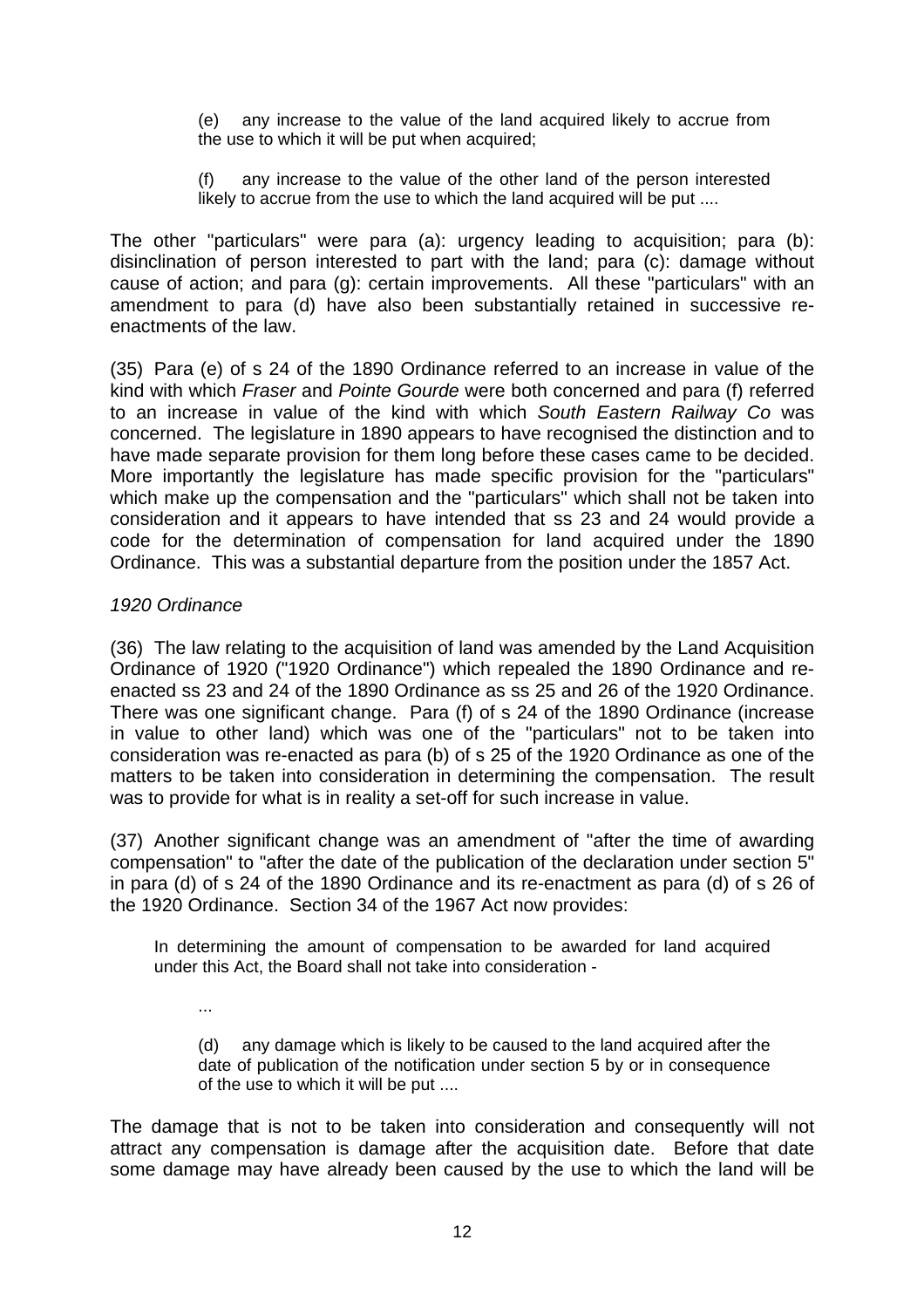put if that use is announced as by the publication of a s 3(1) notification. It appears that such pre-acquisition date damage is not covered by s 26 of the 1920 Ordinance (s 34(d) of the 1967 Act) although it does not follow that the loss attributable to such pre-acquisition date damage is for this reason alone to attract any compensation and it is not suggested that it does.

(38) The 1920 Ordinance also introduced a new s 25(2) providing in para (a) for improvements which were not made bona fide to be disregarded and in para (b) for increase in value by reason of unlawful use not to be taken into consideration. The provisions of ss 25 and 26 have been retained substantially unchanged in every reenactment of the law including as pointed out above para (d) of s 26 and the reference to damage caused to the acquired land after the acquisition date.

(39) Under s 23 of the 1890 Ordinance (as amended by the 1902 amendment) one component of the amount of the compensation was the market value at the date of publication of the s 4(1) notification if it was followed within 6 months by a s 6 declaration. If there was no s 4(1) notification or if it was not followed by a s 6 declaration within 6 months then it was the market value at the date of the s 6 declaration. For convenience and to avoid confusion all references to "s 3(1) notification" and "s 5 declaration" will include a reference to the notification and declaration under ss 4(1) and 6 of the 1890 Ordinance unless a contrary intention appears.

(40) One of the consequences of the publication of a s 3(1) notification is depreciation in value of the affected land. The affected land is "likely to be needed" for a "public purpose" (under the 1890 Ordinance) or for a "purpose specified in section 5(1)" (in subsequent legislation). It is likely to be compulsorily acquired. There would have been a scheme which involves acquisition or of which acquisition forms an integral part. It may well be that in time the scheme will be totally abandoned in which case a s 5 declaration will not be made or the scheme will be modified or will be replaced by another scheme altogether. If acquisition does eventuate it will be to carry out the same scheme or the modified scheme or the new scheme. There will be depreciation in value attributable to the scheme or to the publication of the s 3(1) notification or to both and to the risk of acquisition. There will be a loss which Lord Nicholls in *Shun Fung Ironworks* aptly called a scheme loss.

(41) A s 3(1) notification may be followed by a s 5 declaration in respect of the same land or part of it but this is by no means certain. Nothing in the 1890 Ordinance or in any of the subsequent legislation requires either a s 3(1) notification to be followed by a s 5 declaration or a s 3(1) notification to be published before a s 5 declaration is made. Under s 3(3) of the 1967 Act a s 3(1) notification will cease to have effect on the expiration of 12 months from the date of its publication "but nothing in [subsection 3] is to preclude a further exercise of the powers conferred on the President by [s 3] or section 5 in respect of such land". There may be a s 3(1) notification followed by a s 5 declaration within 6 months or there may be a s 3(1) notification followed by a s 5 declaration after 6 months of its publication or after the expiry of one year from the date of its publication and there may also be a s 5 declaration without a s 3(1) notification having been published at all.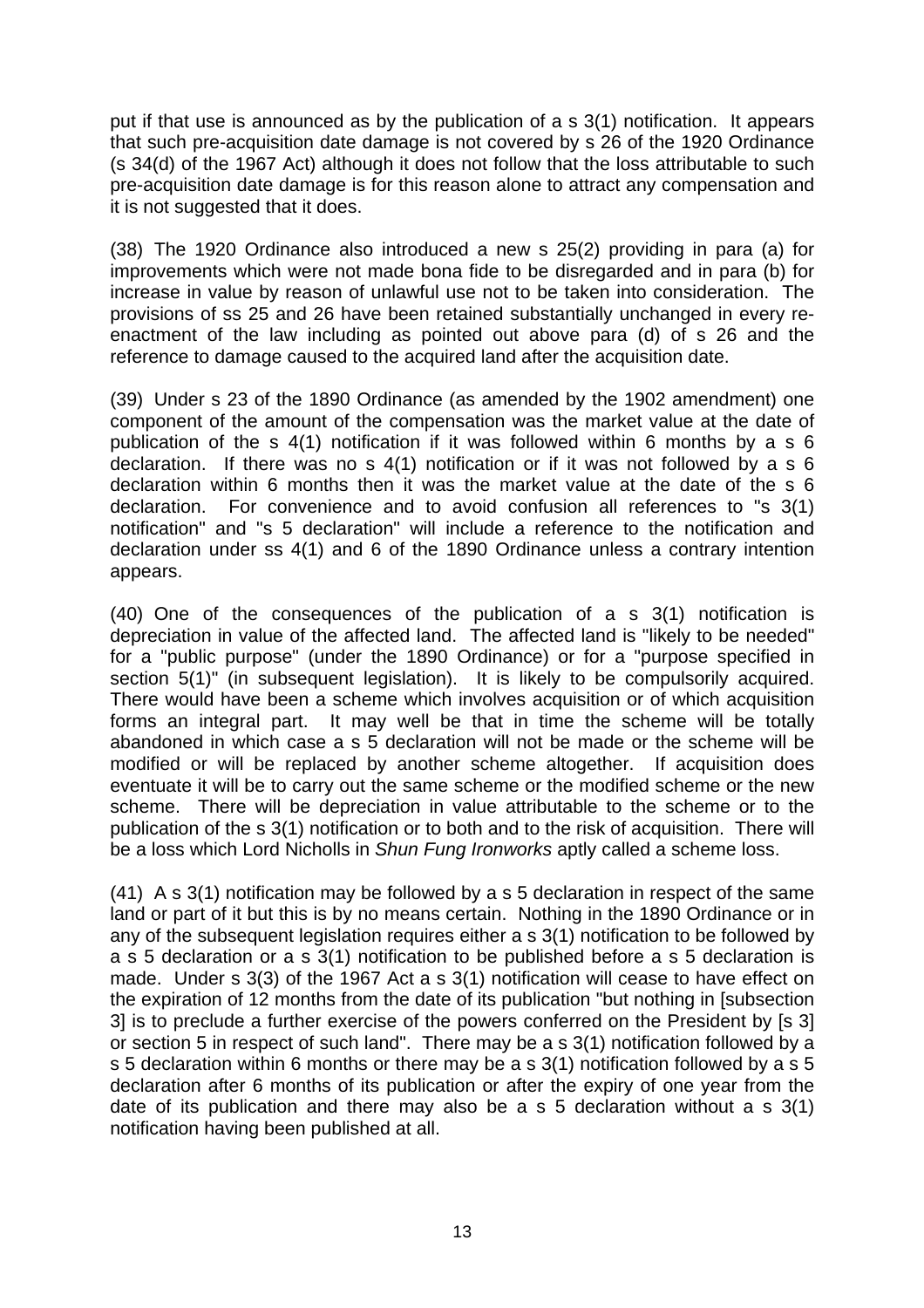(42) Under s 23(a) of the 1890 Ordinance before the 1902 amendment one of the "particulars" of the compensation was the market value at the date of the s 5 declaration. If a s 3(1) notification had been published whether within 6 months earlier or at any time at all it would not have made any difference to the date at which the market value was to be ascertained. Any scheme loss attributable to the publication of the s 3(1) notification would have been reflected in the market value at the date of the s 5 declaration and in accordance with the plain words of the statutory provision this was the market value, depressed as it must have been by the publication of the s 3(1) notification, which had to be taken into consideration.

(43) The position under the 1890 Ordinance was altered by the 1902 amendment where the s 3(1) notification was followed within 6 months of its publication by a s 5 declaration. In such a case it was the market value at the date of publication of the s 3(1) notification that was to be taken into consideration. This was also the position under the 1920 Ordinance. The difficulty with alternative dates, which will be referred to later, is that at the acquisition date the acquired land might have been affected by the earlier publication of the s 3(1) notification or of a scheme which had an effect on its market value and at those dates the state and condition of the acquired land and market conditions generally might have been different. The market value of the acquired land as at the date of publication of the s 3(1) notification might well have been the market value of the acquired land in the same state and condition and subject to the same s 3(1) notification and the underlying scheme as it was at the acquisition date but under market conditions prevailing at the date of publication of the s 3(1) notification. This position was to continue until the 1967 Act came into force.

*1967 Act*

(44) Section 33 of the 1967 Act has been referred to above and is reproduced for convenience. It provides:

(1) In determining the amount of compensation to be awarded for land acquired under this Act, the Board shall ... take into consideration the following matters and no others:

- (a) the market value
	- $(i)$  ...

(C) as at 1st January 1995 in respect of land acquired on or after 27th September 1995;

(ii) as at the date of publication of the notification under section 3(1) if the notification is, within 6 months from the date of its publication, followed by a declaration under section 5 in respect of the same land or part thereof; or

(iii) as at the date of publication of the declaration made under section 5,

whichever is the lowest ....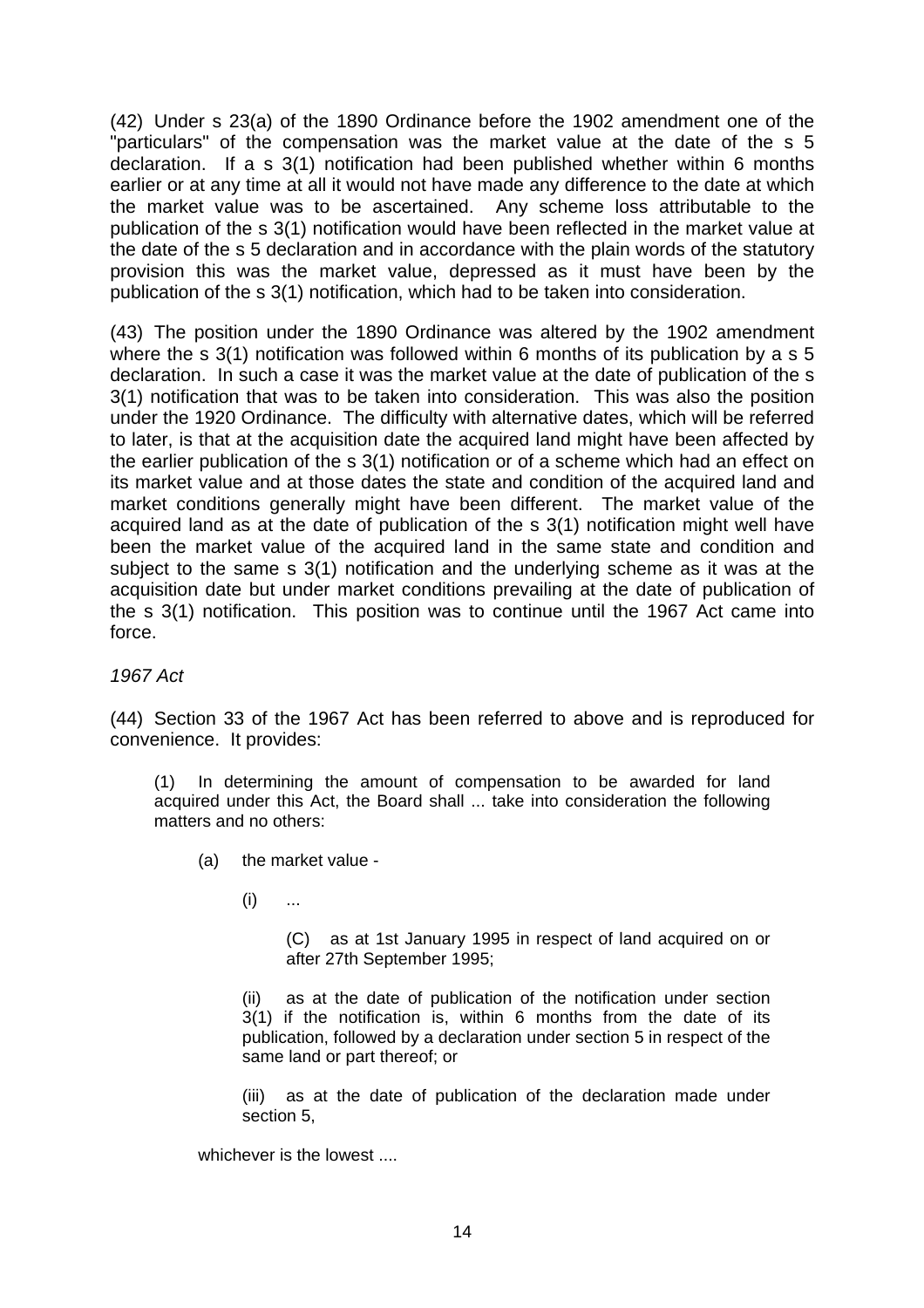This provision has remained unchanged since the Act came into force save for the statutory dates in s 33(1)(a)(i).

(45) Under the 1967 Act where the s 3(1) notification is followed within 6 months of its publication by a s 5 declaration the market value to be taken into consideration is the market value as at the statutory date or the date of publication of the s 3(1) notification or the acquisition date *whichever is the lowest*. As pointed out above at the acquisition date the acquired land may be affected by the earlier publication of a s 3(1) notification or of any scheme which has an effect on the market value and the state and condition of the acquired land and market conditions generally prevailing at the acquisition date may be different from those at one or the other of the earlier dates.

(46) In *Collector of Land Revenue v Ang Thian Soo* [1990] SLR 11 Chan Sek Keong J (as he then was) (delivering the judgment of the Court of Appeal) said at p 18:

The acquired house will have to be evaluated as at 30 November 1973 in its acquired state and condition as if it were in that state and condition on 30 November 1973. In our view, this is the true meaning of the first limb in s 33(1)(a). It is consistent with the language thereof. It achieves the object of the provision to enable the government to acquire land at its 1973 value but also at the same time to compensate landowners for improvement made to land after 1973 to an extent limited to their 1973 values.

The relevant statutory date in that case was 30 November 1973. The market value of the acquired land as at 30 November 1973 had to be determined, as if at that date the acquired land was in the same state and condition that it was in at the acquisition date. The market value so determined would then be compared with that as at the acquisition date and the lower would then be taken into consideration. By the same reasoning if there was a s 3(1) notification which had been followed within 6 months of its publication by the s 5 declaration then the market value of the acquired land as at the date of publication of the s 3(1) notification would also have had to be determined as if the acquired land was then in that same state and condition.

(47) There can be no easy answer but it appears that the market value of the acquired land as at one of two or three different dates whichever is the lowest must be the market value of the acquired land in the same state and condition as it is in at the acquisition date and also subject to any published scheme affecting it at the acquisition date but subject to the market conditions prevailing at the relevant date. Such a scheme would include a scheme involving road lines as in the case of this appeal and one announced through the publication of a s 3(1) notification including the publication of the notification itself.

(48) A scheme loss attributable to the publication of the s 3(1) notification or the underlying scheme will be reflected in the market value as at the acquisition date. It will also be reflected in the market value as at the earlier dates if it is to be determined as if the acquired land were subject to the published scheme affecting it at the acquisition date. This market value is likely to be lower than it would have been if no s 3(1) notification had been published or if the scheme had not been otherwise announced and it is the lowest of the depreciated market values that in the plain words of the statutory provision will have to be taken into consideration. If the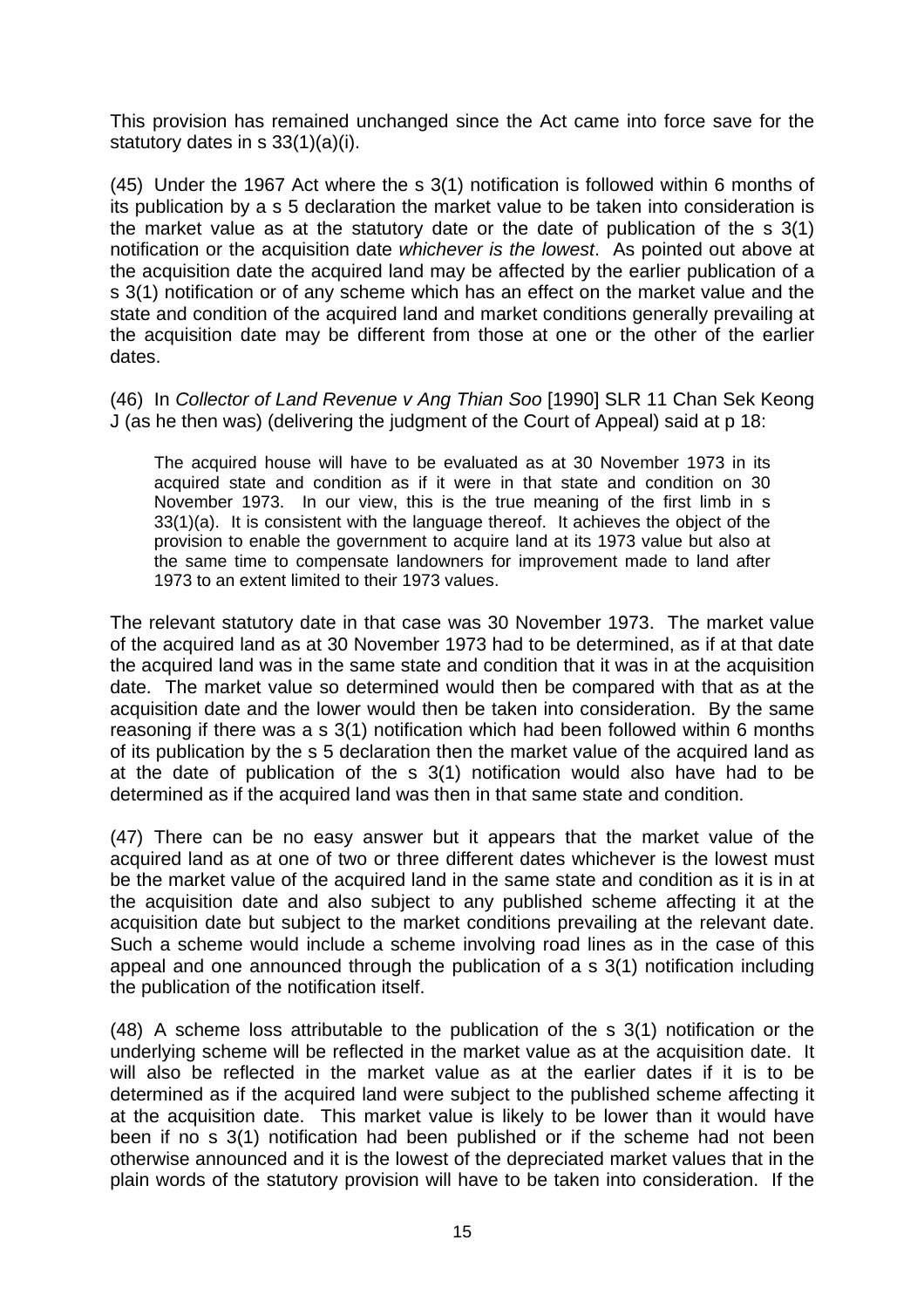s 3(1) notification is followed by a s 5 declaration more than 6 months after its publication it is likely that the scheme loss attributable to the s 3(1) notification will also be reflected in the market value as at the later acquisition date with the same result.

(49) There will also be a scheme loss resulting from the scheme of which the acquisition forms an integral part being announced or otherwise becoming known to the market without a  $\frac{1}{5}$  3(1) notification having been published or before it is published. In the event of acquisition under the 1967 Act the market value as at the statutory date or the date of the later publication of the s 3(1) notification (if any) when a scheme loss would already have arisen or the acquisition date whichever is the lowest will be taken into consideration. This is well illustrated by the drawing of road lines as in this appeal. Another example is the announcement of a Selective En-Bloc Redevelopment Scheme.

(50) The 1967 Act has made other provision for matters to be taken into consideration and matters not to be taken into consideration and by an amendment in 1973 introduced s 33(5)(e) that puts a limit on the market value in these terms:

- (5) For the purposes of subsection (1)(a)
	- ...

(e) the market value of the acquired land shall be deemed not to exceed the price which a bona fide purchaser might reasonably be expected to pay for the land on the basis of its existing use or in anticipation of the continued use of the land for the purpose designated in the [Master Plan], whichever is the lower, after taking into account the zoning and density requirements and any other restrictions imposed under the [Planning Act] and any restrictive covenants in the title of the acquired land, and no account shall be taken of any potential value of the land for any other more intensive use ....

In 1998 the words in square brackets were amended to "Development Baseline referred to in section 36 of the Planning Act 1998" and "Planning Act 1998" and this was the position as at the acquisition date in this appeal. In the case of land with a lawful existing use the value of all "potentialities to the owner" even as possibilities only have been effectively excluded and where there is no existing use these potentialities have been quite substantially restricted. In either case what the bona fide purchaser might reasonably be expected to pay for the land will not include the scheme loss.

(51) To construe the 1967 Act to exclude the scheme underlying the acquisition in the determination of the *market value* of the acquired land would be to fly in the face of the express provision to take into consideration the market value and other matters mentioned in s 33 and no others and for the market value to be determined as at one of two or three specified dates at which it is the lowest and as limited by the provision in s 33(5)(e). It appears that the 1890 Ordinance introduced a code for the determination of the amount of compensation and this code in its modified form is now contained in the 1967 Act.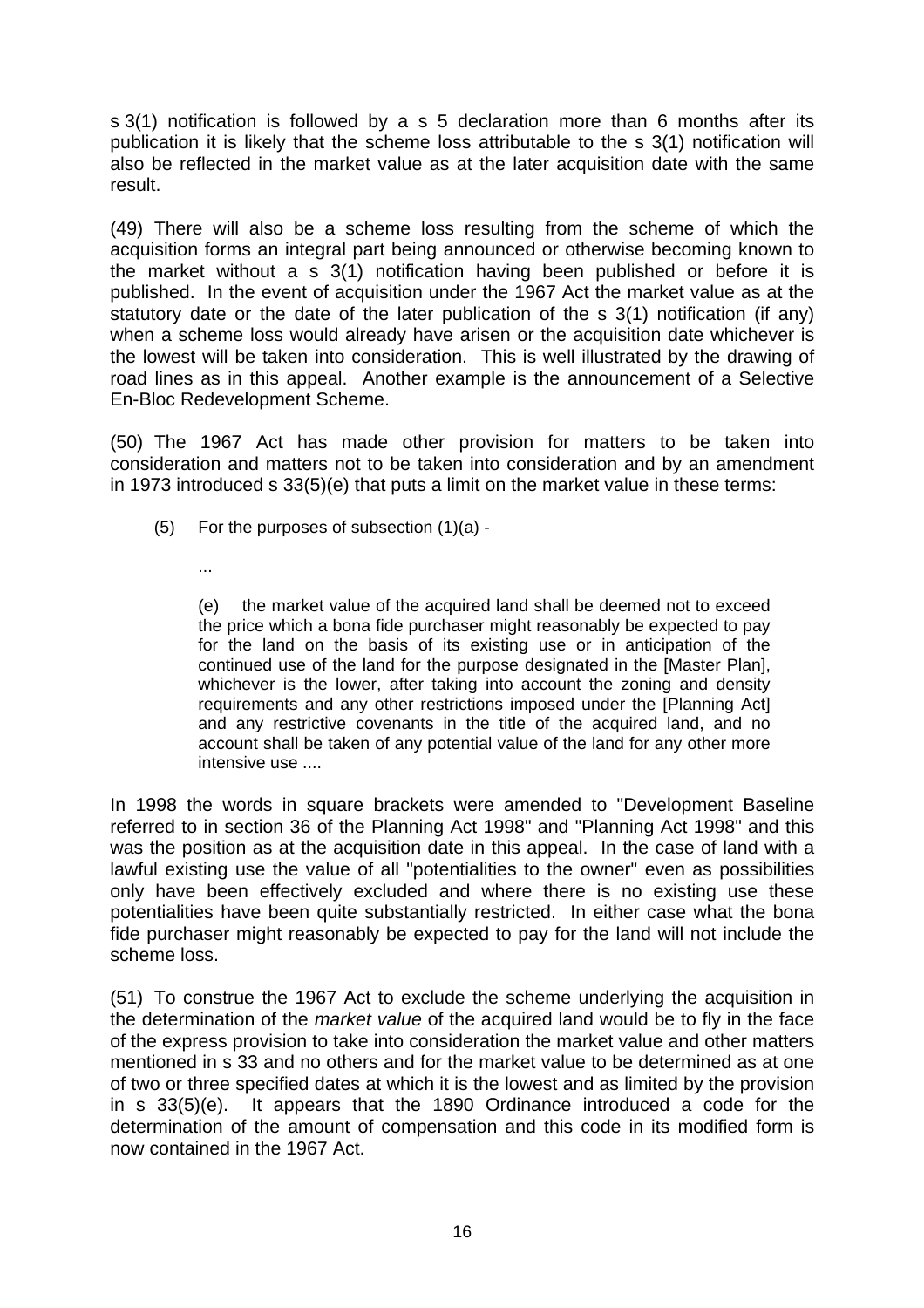(52) Formal contracts for the sale of land usually provide for road lines. Where the land is adversely affected by a road line the contract may go off at the option of the purchaser. The ordinary investigations that lawyers acting for purchasers carry out include the purchase and consideration of a RLP and if this reveals a road line affecting the land the lawyers would be bound to advise on the effect of the road line or risk an action for negligence. To compensate for a road line scheme loss whether in the determination of the market value or in the determination of the amount of the compensation would be to give value for that which the market has discounted.

(53) If the *Pointe Gourde* principle in reverse is an English common law principle of valuation or of determining the market value of the acquired land then it is clearly inconsistent with the 1967 Act and the body of legislation before it relating to the compulsory acquisition of land beginning with the 1890 Ordinance and there has been no change in the law in this respect since 12 November 1993. That principle if it was received into Singapore when land acquisition was introduced by the 1857 Act ceased to be part of the law of Singapore when the 1890 Ordinance came into force. If not when the 1890 Ordinance came into force then when the 1967 Act came into force. The principle was not part of the law of Singapore immediately before 12 November 1993 and is not applicable for the purpose of determining the market value of the land acquired under the 1967 Act. This part of the appellant's case fails but the case has been put on a wider basis. It is said that the Collector has erred in the determination of the amount of the *compensation*.

# *Scheme Loss & Compensation*

(54) Land is a valuable asset and when it is acquired for a purpose specified in s 5 all persons interested are entitled to compensation as provided under the 1967 Act. A scheme loss will arise if a s 3(1) notification is published and this will be so whether it is followed by the s 5 declaration within 6 months or more than 6 months later. A scheme loss will arise if a scheme is announced before the s 5 declaration is made. The scheme may be announced through the publication of proposals to amend the Master Plan or the adoption of a Development Guide Plan. It will also arise if road lines are drawn which adversely affect the land in question as in this appeal and the road lines come to be known. The single common feature of a scheme loss is action by the government or a government agency or a public authority acting in what is or what may be seen to be in the public interest.

(55) A scheme loss will not attract compensation if the *Pointe Gourde* principle in reverse is an English common law principle of valuation. It will if it is a principle of compensation and the determination of its amount (notwithstanding that the scheme loss may be measured in relation to the market value) and if the principle is part of the law of Singapore. The point as to its applicability to Singapore has not been decided but there are statements in *Chew Ming Teck* which may suggest that the principle applies. The 1967 Act and the earlier legislation do not in terms exclude the principle and s 34(d) of the 1967 Act excludes from consideration the post-acquisition date damage but not the pre-acquisition date damage.

(56) This Board has not heard argument on the question whether the *Pointe Gourde* principle in reverse is a principle of valuation or of compensation although counsel were invited consider the question. Notwithstanding the disadvantage of not having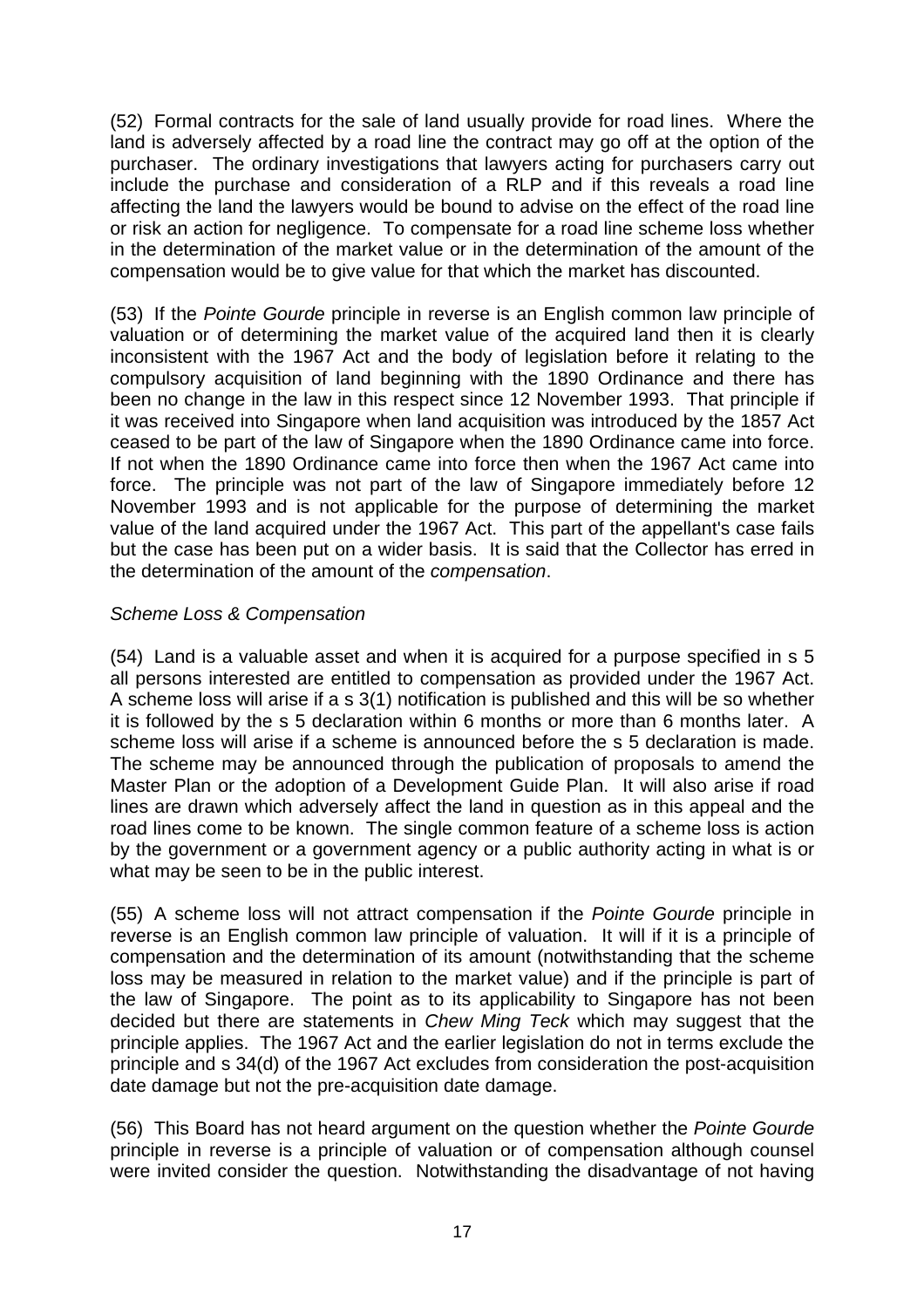counsel's assistance in this respect this Board is of the view that it is a principle of compensation and not of valuation.

(57) A scheme loss can only arise as a result of action by the government or a government agency or a public authority as pointed out above. The question arises whether it can be said that "if the [person interested] is to be *fairly compensated* [italics added] scheme losses should attract compensation". See *Shun Fung Ironworks*. There are or may well be existing safeguards against the consequences of executive excess or abuse and there may be no "underlying reasoning" for the *Pointe Gourde* principle in reverse to apply. The situation in *Muhammad Ismail* cannot arise as under s 17(2) a s 5 declaration has to be published not later than 7 days after the Collector has taken possession of the land but the market value as at the acquisition date must be adversely affected and there will be a scheme loss.

(58) The Indian Land Acquisition Act provides for the market value of the land as at the date of the publication of the notification under s 4(1) (s 3(1) notification under the 1967 Act of Singapore) to be taken into consideration. There are no alternative dates. There can be no scheme loss attributable to the publication of the notification. At the same time s 24 provides:

Matters to be neglected in determining compensation - But the court shall not take into consideration -

...

*fourthly*, any damage which is likely to be caused to the land acquired, after the date of the publication of the use to which it will be put ....

A scheme loss attributable to the *publication of the use* such as by the announcement of a scheme will not attract any compensation. There can hardly be an occasion for a scheme loss to arise and which is not expressly provided for and it is difficult to see that there is any room left for the application of the *Pointe Gourde* principle in reverse or any "underlying reasoning" for it and perhaps not surprisingly Aggarwala (*op cit*) only refers to *Muhammad Ismail* in this respect. When *Muhammad Ismail* was decided "declaration under section 6 [(s 5 declaration under the 1967 Act of Singapore)] caused by or in consequence of the" followed immediately after "the date of the publication of the". This left a time interval between the publication of the use to which the land will be put and the publication of the declaration. The interval was removed by the deletion of those words by an amendment made subsequently.

## *Questions For Opinion*

(59) The questions for the opinion of the Court of Appeal may now be respectfully stated as follows:

1 Is the *Pointe Gourde* principle in reverse part of the law of Singapore?

2 If the answer to Question 1 is "Yes" -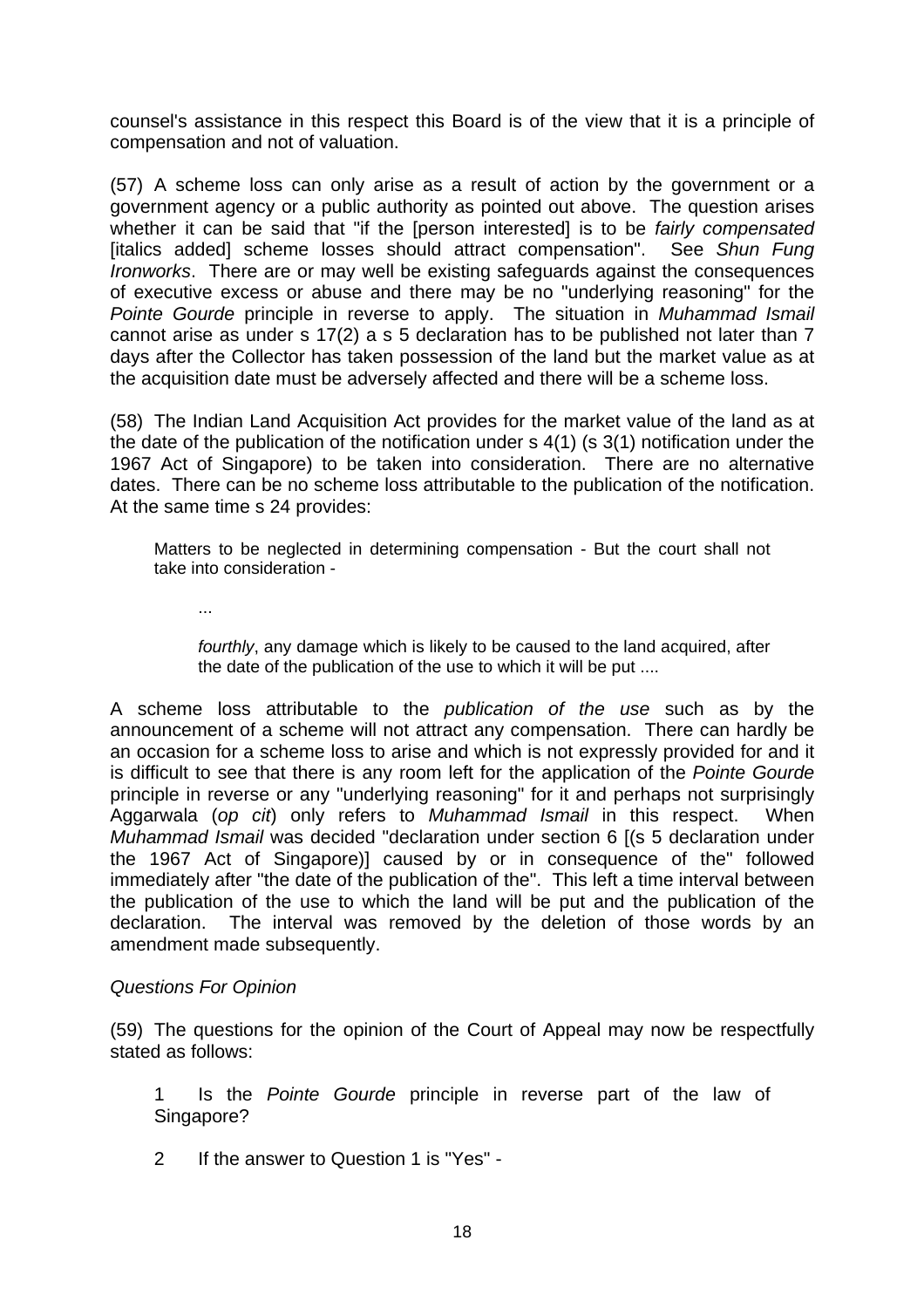(a) for the purpose of determining the amount of compensation to be awarded for the acquired land under s 33 of the 1967 Act, should the loss in value of the acquired land attributable to:

- (i) the publication of a s  $3(1)$  notification, if any,
- (ii) the scheme underlying the acquisition,
- (iii) the 1983 road line, or
- (iv) the 1995 road line,

be compensated for?

 (b) for the purpose of determining the market value of the acquired land under s 33(1)(a) of the 1967 Act, should the loss in value of the acquired land attributable to:

- (i) the publication of a s  $3(1)$  notification, if any,
- (ii) the scheme underlying the acquisition,
- (iii) the 1983 road line, or
- (iv) the 1995 road line,

be compensated for?

3 If the answer to Question 1 is "No" -

 (a) for the purpose of determining the amount of compensation to be awarded for the acquired land under s 33 of the 1967 Act, should the loss in value of the acquired land attributable to:

- (i) the publication of the s  $3(1)$  notification, if any,
- (ii) the scheme underlying the acquisition,
- (iii) the 1983 road line, or
- ` (iv) the 1995 road line,

be compensated for?

 (b) for the purpose of determining the market value of the acquired land under s 33(1)(a) of the 1967 Act, should the loss in value of the acquired land attributable to:

(i) the publication of the s  $3(1)$  notification, if any,